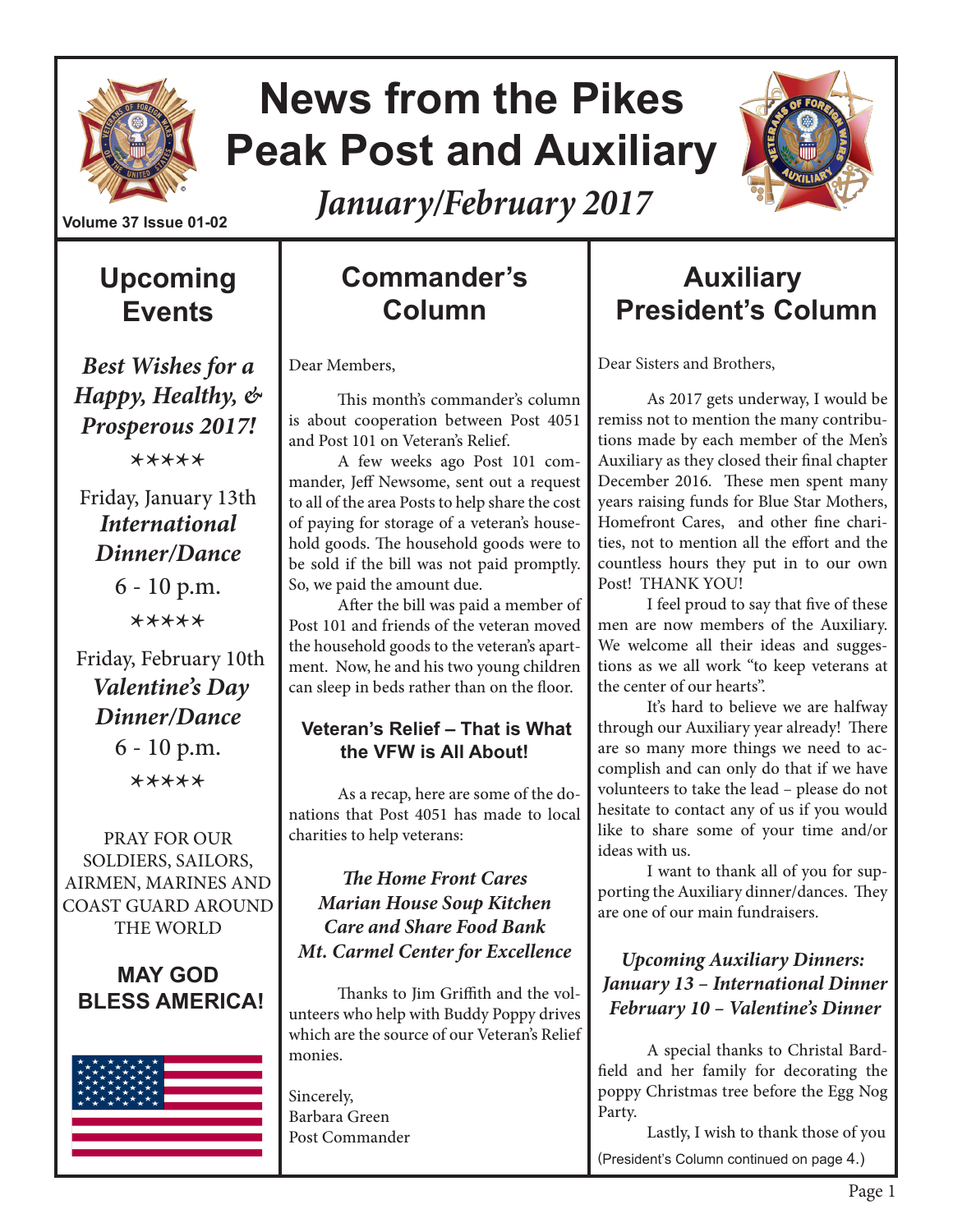### **VFW Post 4051 Officers For 2016-2017**

#### Commander Barbara Green Senior Vice Commander Junior Vice Commander Dr. Chris Linski Quartermaster Joe Cormier Adjutant Duane Knutson Chaplain James Griffith Staff Judge Advocate Dr. D. J. Alberts Surgeon LeRoy Jensen Service Officer Lance Dyar Officer of the Day Eddie Roberts<br>
Trustee #1 Dr. D. I. Albert Trustee #1 Dr. D. J. Alberts<br>Trustee #2 Barb Bacon Trustee #3 Eddie Roberts Guard Eric Denny

 $\overline{\phantom{a}}$ 

Ways and Means Barbara Green

Americanism Jon Wander

Buddy Poppy **Community Activities** Barbara Green<br>Bingo Games Manager Gerald Walter Bingo Games Manager Membership Eric Veed Legislative Dr. David Jenkins Public Affairs Ron Marshall Voice of Democracy Barbara Green Patriot Pen Barbara Green ROTC/IROTC Dr. Chris Linski Scouts Dr. Chris Linski Teacher of the Year Barbara Green<br>
National Home Dr. Chris Linski National Home Safety Bill Vanaman<br>Honor/Color Guard Captain Eddie Roberts Honor/Color Guard Captain Entertainment John Mazzella Webmaster Bill Thomas/Eddie Roberts Flag Committee Rick Archuleta/LeRoy Jensen Adopt a Unit POC Paige Lanier

Barb Bacon House Committee Rick Archuleta, Chairman Barbara Green Joe Cormier Jerry Walter LeRoy Jensen Eddie Roberts Joe Cormier Jerry Walter Rick Archuleta Bill Vanaman Eddie Roberts

## **Editorial Staff**

Post Commander Barbara Green Editor Bill Thomas Assistant Editor Ron Marshall

### **VFW Post 4051 Auxiliary Officers For 2016-2017**

President Tami Veed<br>
Senior Vice President Charlene Cormier Senior Vice President Junior Vice President Jane Hart Secretary Tina Stemen Treasurer Rachel Brown<br>
Chaplain Rita Christens Chaplain Rita Christensen<br>
Carol Archuleta Conductress Carol Archuleta<br>Carol Knutson<br>Carol Knutson Patriotic Instructor Carol Knutson Ways and Means Rita Christensen

 $\overline{\phantom{a}}$ 

Trustee #1 Rita Christensen Trustee #2 Charlene Cormier Trustee #3 Carol Knutson Americanism Vina Candia Buddy Poppy Maggie Wander Cancer Aid<br>
Community Service<br>
Tane Hart Community Service Legislative Rachel Brown Voice of Democracy & **Youth Activities** Barbara Green Membership Charlene Cormier Membership Administrative Chairman Barbara Green National Home Charlene Cormier Tech Support Tami Veed Games Manager Rita Christensen

Carol Knutson Charlene Cormier Carol Knutson

Linda Dunahoo

## **Voice of Democracy & Patriot Pen Finalists**

### **Voice of Democracy**

**1st Place – Isabella Janney** 10th Grade - Coronado High School **2nd Place – Shannon Wallace**  12th Grade - Cheyenne Mountain High School **3rd Place – Lydia Golden** 9th Grade - The Golden Homeschool

### **Patriot Pen**

**1st Place – Carmel Thompson** 8th Grade - Russell Middle School **2nd Place – Amya Patterson** 8th Grade - Russell Middle School **3rd Place – Elijah Kianidehkian** 8th Grade - Russell Middle School

 $\overline{\phantom{a}}$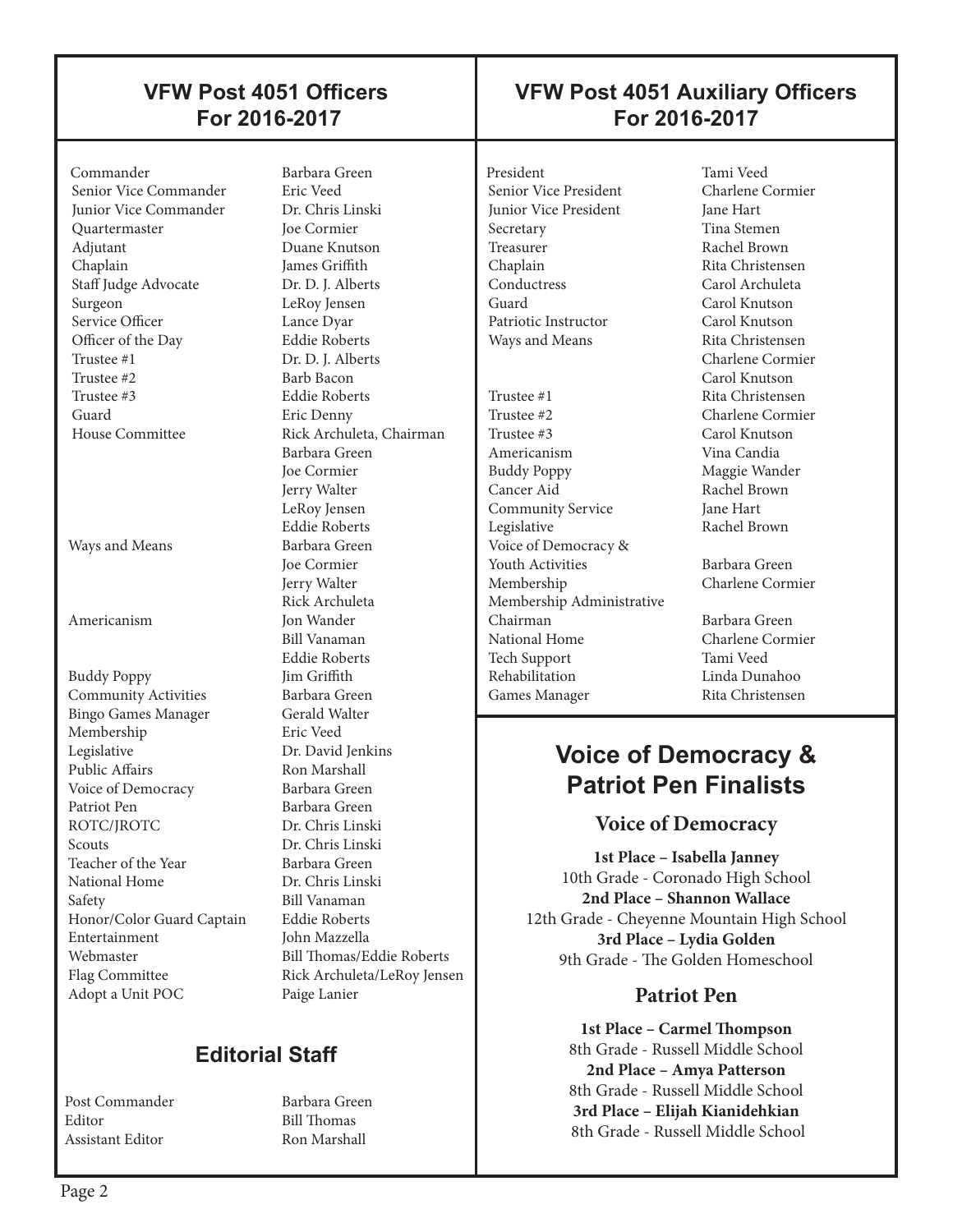### **Chaplain's Report**

**Auxiliary Chaplain's Column**

"Dignity does not consist in possessing honors, but in deserving them – Aristotle".

I am the chaplain for both VFW 4051 and DAV 26, and in that capacity I am privileged to hear a lot of stories. I know that our service officers do as well. They do a great job and keep people's confidences as well as any minister. Sometimes we are struck with the power and reality of those stories, and sometimes we are humbled by the courage and sorrow displayed. Sometimes it is the irony created by age and health, which, like an optical illusion, makes it hard at times to see the reality behind our mortal and very frail shells. Did that old guy really see those sights, did he really do those things? It is always a trap to look only at the externals - you know the wrinkles, the joint pain, the limp, the dimness of eye and the slowness of speech. But, under each fading away old soldier is a story of service and a man of dignity, a man of honor.

Our VFW Ritual Closing Prayer starts "Almighty God, the hour has come when we must part. We commit ourselves to Thy care." We pause to remember our Post Comrades: Richard Bush, Frank Hollier, David Garrison, Elwood Ziegenfuss, Gerald Kirchoff, Lawrence Hall, Jessie Rivera Sr., Cloran Powers, James Gilbert, and Auxiliary Members: to commit them to Thy care. Call me at 719- 200-8223 if I can be of assistance.

Sincerely, James Griffith Post Chaplain

### **TO REPORT A DEATH**

To report a death of a Post member, please contact Chaplain James Griffith, 632-9874 or for an Auxiliary member, contact Chaplain Rita Christensen, 598-0613.

Also, you may leave information either at the club or on the bulletin board so that proper follow-up can be taken. Please include: Name of Deceased; Date of Call; Date of Services; Funeral Home Handling Arrangements (if known); Your Name, Phone Number and/or Other Point of Contact Phone Number.

### **Ray Hope**

WWII veteran Ray Hope passed away peacefully at his home on December 7th 2016 at the age of 94. Ray served in the Naval Air Corps from 1942-45. Ray and his wife Ruth, were regular members of the Friday night dinner/dance crowd, and after Ruth passed away years ago, Ray continued his passion with numerous dance instructors and partners. Ray will certainly be missed**.**

Dear Brothers and Sisters:

A sympathy card was sent to Sarah Halloway, the daughter of Auxiliary Life Member Elizabeth Henry who passed away on October 6th and a contribution was made to Kid Power Inc. in Elizabeth's name. Past Auxiliary President Barbara Johnson passed away on October 12th. Her memorial service was attended by four Past Presidents of the Auxiliary along with several Post members and Auxiliary Sisters. A sympathy card memorial contribution was presented to Barbara's Husband, Past Post Commander Harry Johnson. A sympathy card was sent to the family of Past Auxiliary President Louise Kilgore, to the family of Auxiliary Life member Norma Wooles and to Past State Commander Earl Havens on the death of his wife Susan. The Auxiliary Charter was draped in the memory of our Auxiliary Sisters. A Thinking of You Card was sent to Past President Ruth Huseinga and Post Vice Commander Eric Veed and a Speedy Recovery Card was sent to our Auxiliary Treasurer, Rachel Brown.

 Our prayers and thoughts are with all who have lost loved ones and who are recovering from an illness or surgery. If you know of anyone who is in need of our help, please call me at (719) 598-0613.

Sincerely, Rita Christensen Chaplain

## **TAPS**

### **Post**

**Richard Bush, Frank Hollier, David Garrison Elwood Ziegenfuss, Gerald Kirchoff Laurence Hall, Jessie Rivera Sr., Cloran Powers, & James Gilbert**

## **Auxiliary**

**Elizabeth Henry, Barbara Johnson, Louise Kilgore, Norma Wooles, Susan Havens**

Each of our departed Comrades made a special contribution to our Nation, our Community and our Post. Call me at 719-200-8223 if I can be of assistance.

Sincerely, James Griffith Post Chaplain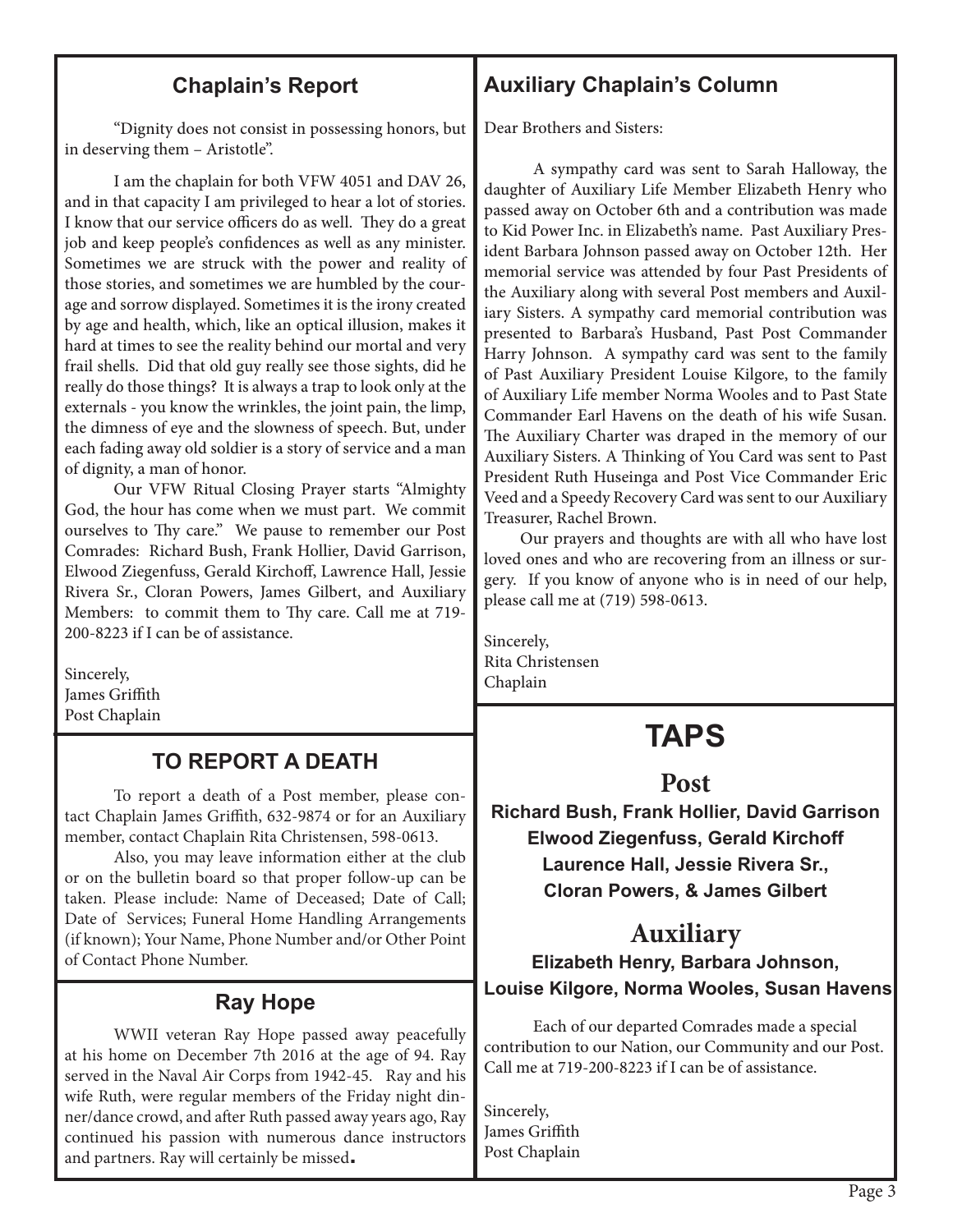### **State of Accomplishments 2016**

We had Buddy Poppy drives during the Memorial Day and Veterans Day weekends, where all money raised is donated to individual veterans in need or to charities that help veterans.

This past year we have donated money to:

### **The Home Front Cares Care and Share Food Bank Marian House Soup Kitchen Mt. Carmel Center for Excellence**

We also participated in the Homeless Veterans Stand Down and provided meals for many homeless veterans and their families in transition before getting employment and housing.

 Post members are members of the Colorado Veterans Resource Coalition (aka Crawford House) board of directors, and we also provided food and cash donations to the Crawford House.

Recently, we shared the cost with VFW Post 101 in paying for the storage fees for a veteran. Now he and his young children sleep in beds rather than on the floor.

We provided a cash donation for the All Patient's Day activities at the Pueblo VA Home. We supported the nationally sponsored Voice of Democracy high school spoken essay contest and the Patriot Pen middle school essay contest.

We also support the Army ROTC program at UCCS by providing two \$500 scholarships to deserving cadets. For JROTC we provide medals and certificates at six local JROTC awards ceremonies annually.

 We support a Police Officer, Firefighter, and EMT of the year, as well as a Teacher of the Year and Boy Scout Troop 828.

Further, we annually provide support to the Marine Corps Toys For Tots program. Post members also supported the Welcome Home program for Fort Carson troops who were returning from overseas combat tours.

Finally, Post members enjoy participating in local parades. This past year we participated in the Calhan Loyalty Day parade, the Fountain Labor Day parade and the Colorado Springs Veterans Day parade, and more!

(Auxiliary President's Column cont'd)

who stepped up to run the December meeting, all the preparation for the Egg Nog Party and the Christmas dinner in my absence. Thanks also for all the get well wishes and offers to help when my husband was in the hospital.

I wish everyone a healthy and happy New Year! Follow us on Facebook – VFW Auxiliary Post 4051 @ lavfw4051.

Loyally, Tami Veed Auxiliary President

## **Membership Pins**

The following members received membership pins at the November Post meeting:

10 years Rick Archuleta Bill Thomas Eric Veed

20 Years Ron Marshall

25 Years Loren Grisby

30 Years Vito Martinez

If you feel you are eligible for a membership pin please let me know.

Sincerely, Barbara Green Post Commander

## **Post Surgeon's Report**

Dear Comrades:

We extend our sympathies to the families of all our departed Comrades. Thank you to all who keep me informed of anyone who is ill at home or in the hospital.

A get-well card was sent on behalf of the Post to Comrade Art Cristensen. Several soiled and unservicable flags were delivered to American Legion Post 209 for proper disposal. Please bring in dry packaged food or canned goods for our Silver Key box. A quick reminder that Silver Key has moved from Bott Avenue to 1605 South Murray.

Sincerely, LeRoy Jensen Post Surgeon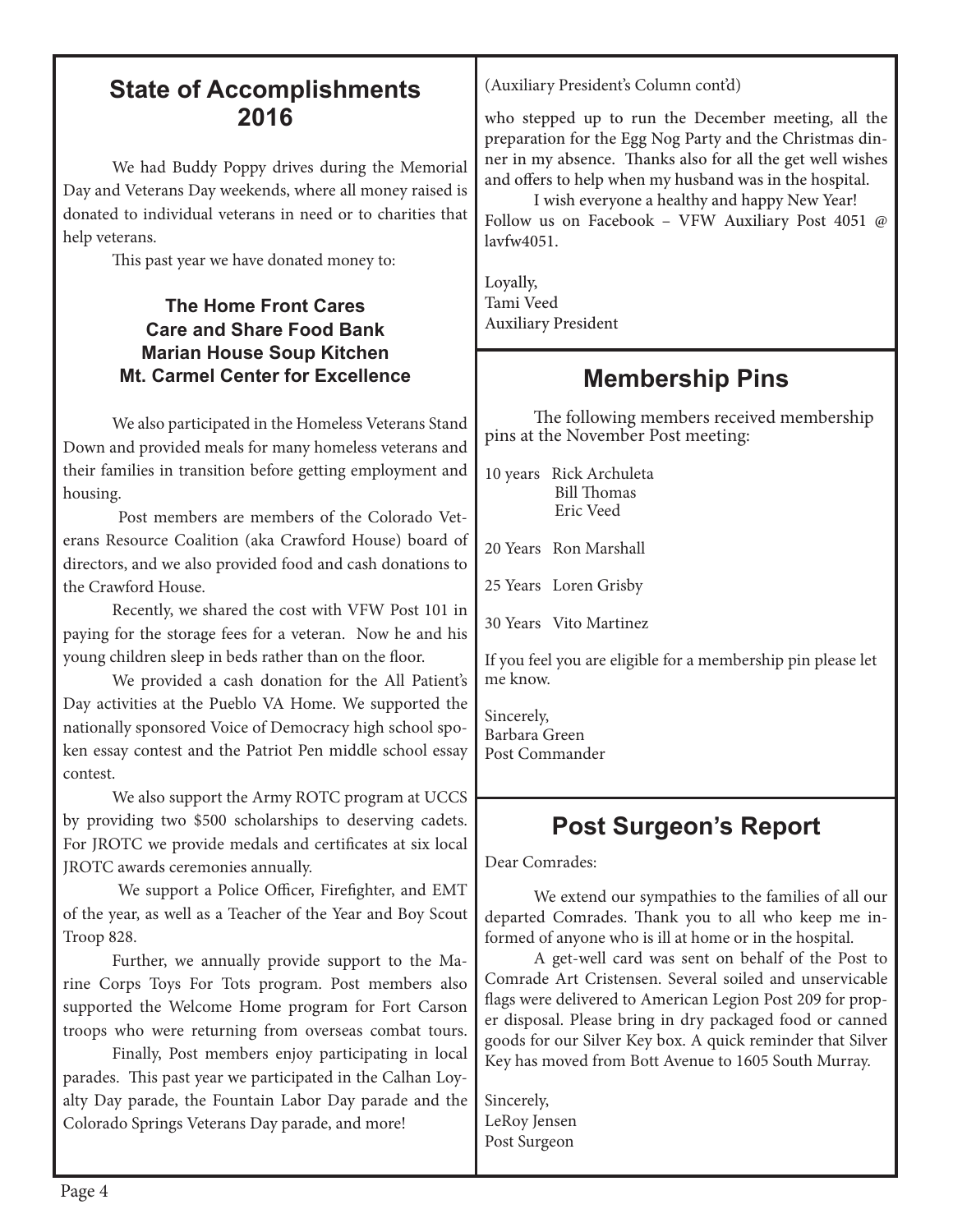## **Chairman of the House Committee's Column**

Dear Members:

As we know, the Men's Auxiliary, as mandated by VFW National, is no longer a separate organization. It is now the VFW Auxiliary, and all eligible are encouraged to join. We want to thank all the men for their support and dedication through the years, in helping Post 4051 provide support for our veterans' programs!

Most recently, we were very thankful for their support on Veterans Day weekend. The following members and spouses spent many hours at different locations, collecting donations for our Buddy Poppy drive:

### *Jerry Hechman, Guy Johnson, Ron Jones,Tom & Mary Gallivan, Mike Walker, David & Laura Hughes, Jon & Maggie Wander, David Wagner, and Norm Turner.*

All donation money was dispersed to worthy veterans programs. All in the Men's Auxiliary donated thousands of dollars through the years! Thank you for all you have done for our Post.

We regret to report that some of the projects we were hoping to get done are still on hold, but as 2017 rolls around, we will eventually get them done.

Yours in Service, Chairman, Rick Archuleta Board Members: LeRoy Jensen, Jerry Walter, Eddie Roberts, Joe Cormier Alternates: Duane Knutson, Ron Marshall

## **Gourmet & Guests**

**GUESTS:** Did you know each member can bring/ sponsor up to 12 guests for a Friday night dinner/dance? The House Committee has turned the spotlight on advance signup and set 30 signups as the tripwire for dinners (if there are less than 30 signups, dinner will be cancelled). Please make dinner and dance reservations by close of business each Wednesday, phone 632-9874, and include the number of guests and your contact phone number.

Thanks to those who are already giving strong support; now more of our membership can help the dinner/ dance efforts raise funds to support veterans and their families.

## **VFW 4051 Bingo**

VFW 4051 Bingo pays the big bills for the Post like utilities, insurance, etc. Our bingo sessions are on Tuesday and Friday, from noon until 2:30 p.m., each week at the North Carefree Bingo Hall, 3440 N Carefree Circle, a block west of Academy on North Carefree.

Each bingo team needs 7 or 8 people to work from about 11am to 3pm. *We really need a couple more workers for each session.* If you can work both sessions – GREAT! But just one day a week would really help. Please call our Bingo Games Manager, Jerry Walter at 574-4324 for more information.

*FOR ALL MEMBERS, COME PLAY BINGO; BRING YOUR FRIENDS; SUPPORT VFW 4051 BINGO!*

## **Friend's Committee Report**

A great big **THANK YOU** goes to all that served on the Friend's Committee for the past year!

A **Special Thanks** to Charlene for overseeing the meal menus, arranging for cooks & helpers, and John Mazzella for lining up the different bands over the year(s).

We certainly could not plan for all the meals, cooks, band schedules, etc., without your help!

Sincerely, Ron Marshall

### **Buddy Poppy Program**

 I want to thank everyone who supported the Veterans Day Buddy Poppy Distribution. The VFW brought in \$1957.00 and the Auxiliary \$1946.00 for a total of \$3903.00 to be used for veteran relief programs in the area.

Call me at 719-200-8223 if I can be of assistance.

Sincerely, James Griffith  Post Chaplain

## **Thank You Men's Auxiliary!**

A *very special thank you* to the VFW Post 4051 Men's Auxiliary for all of your support for the Post in the past. You will be missed. Hopefully many of you will join the Auxiliary.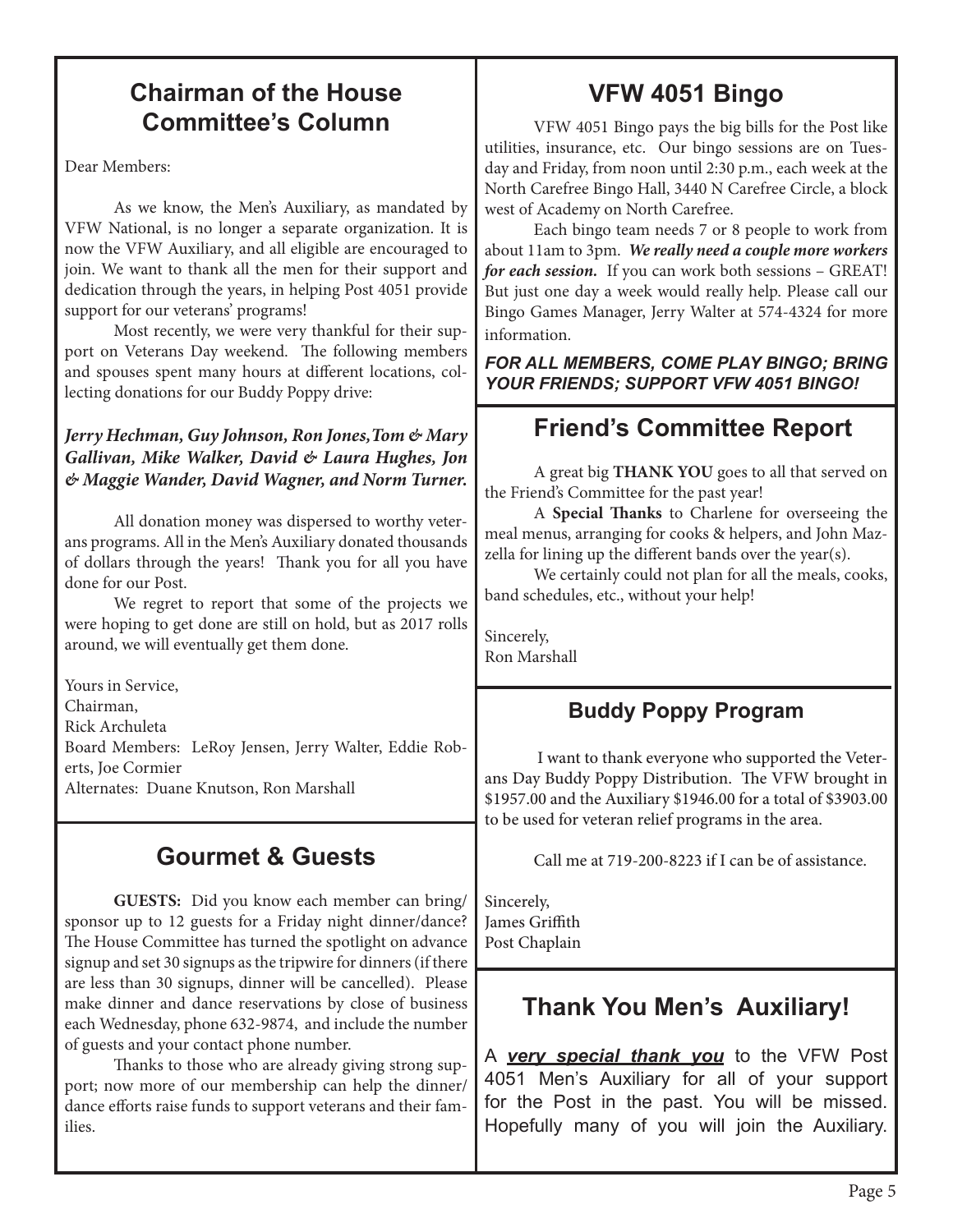| ANUARY 2017<br><b>DINNER 6 PM \$10.00</b><br><b>DANCE 7 TO 10 PM \$10.00</b> |                                                                                      |                                    |                                                                                                                         |                                                                                |                                                                                                                                     |                                                                                                                                                       |  |  |  |
|------------------------------------------------------------------------------|--------------------------------------------------------------------------------------|------------------------------------|-------------------------------------------------------------------------------------------------------------------------|--------------------------------------------------------------------------------|-------------------------------------------------------------------------------------------------------------------------------------|-------------------------------------------------------------------------------------------------------------------------------------------------------|--|--|--|
| Sunday                                                                       | Monday                                                                               | Tuesday                            | Wednesday                                                                                                               | Thursday                                                                       | Friday                                                                                                                              | Saturday                                                                                                                                              |  |  |  |
| Happy<br>New<br>Year!                                                        | $\overline{2}$<br><b>Post</b><br><b>Closed</b>                                       | 3<br><b>Post</b><br><b>Closed</b>  | 4<br><b>Post</b><br><b>Closed</b><br><b>Available for</b><br><b>Rental Events</b>                                       | 5<br>Open 4 to 7<br>Salsa!!!<br>8:30 to<br>Midnight<br>\$5.00 Cover<br>Charge  | 6<br>No Dinner/<br>Dance Only<br><b>Carlos</b><br>Crull<br>Open 4 to 11                                                             | <b>Post Meeting</b><br>Coffee/Donuts<br>8 A.M.<br>Meeting 9 A.M.<br><b>Post Closed</b><br><b>Available For</b><br><b>Rental Events</b>                |  |  |  |
| 8<br><b>Post</b><br><b>Closed</b>                                            | 9<br><b>Post</b><br><b>Closed</b>                                                    | 10<br><b>Post</b><br><b>Closed</b> | 11<br>Friends of the<br>Post Mtg 4 P.M.<br><b>Post</b><br><b>Closed</b><br><b>Available for</b><br><b>Rental Events</b> | 12<br>Open 4 to 7<br>Salsa!!!<br>8:30 to<br>Midnight<br>\$5.00 Cover<br>Charge | 13<br>Dinner/Dance<br><b>International</b><br><b>Dinner/Swiss</b><br><b>Steaks</b><br>(The Aux.)<br>David<br>Hudson<br>Open 4 to 11 | 14<br><b>Aux Meeting</b><br>Coffee/Treats<br>9:30 A.M.<br>Meeting<br>10:30 A.M.<br><b>Post Closed</b><br><b>Available For</b><br><b>Rental Events</b> |  |  |  |
| 15<br><b>Post</b><br><b>Closed</b>                                           | 16<br><b>Martin</b><br><b>Luther King</b><br>Jr. Day<br><b>Post</b><br><b>Closed</b> | 17<br><b>Post</b><br><b>Closed</b> | 18<br><b>Post</b><br><b>Closed</b><br><b>Available for</b><br><b>Rental Events</b>                                      | 19<br>Open 4 to 7<br>Salsa!!!<br>8:30 to<br>Midnight<br>\$5.00 Cover<br>Charge | 20<br>No Dinner/<br>Dance Only<br><b>Springs</b><br>Open 4 to 11                                                                    | 21<br>Post<br><b>Closed</b><br><b>Available for</b><br><b>Rental Events</b>                                                                           |  |  |  |
| 22<br><b>Post</b><br><b>Closed</b>                                           | 23<br><b>Post</b><br><b>Closed</b>                                                   | 24<br><b>Post</b><br><b>Closed</b> | 25<br><b>Post</b><br><b>Closed</b><br><b>Available for</b><br><b>Rental Events</b>                                      | 26<br>Open 4 to 7<br>Salsa!!!<br>8:30 to<br>Midnight<br>\$5.00 Cover<br>Charge | 27<br>Dinner/Dance<br><b>Country Fried</b><br><b>Steak</b><br>(John B.)<br><b>Carlos</b><br>Crull<br>Open 4 to 11                   | 28<br><b>Post</b><br><b>Closed</b><br><b>Available for</b><br><b>Rental Events</b>                                                                    |  |  |  |
| 29<br><b>Post</b><br><b>Closed</b>                                           | 30<br><b>Post</b><br><b>Closed</b>                                                   | 31<br><b>Post</b><br><b>Closed</b> | (NOTE)<br><b>Reservations</b><br>Required<br><b>For</b><br><b>Dinner</b><br>Call<br>$(719) 632 - 9874$                  |                                                                                |                                                                                                                                     |                                                                                                                                                       |  |  |  |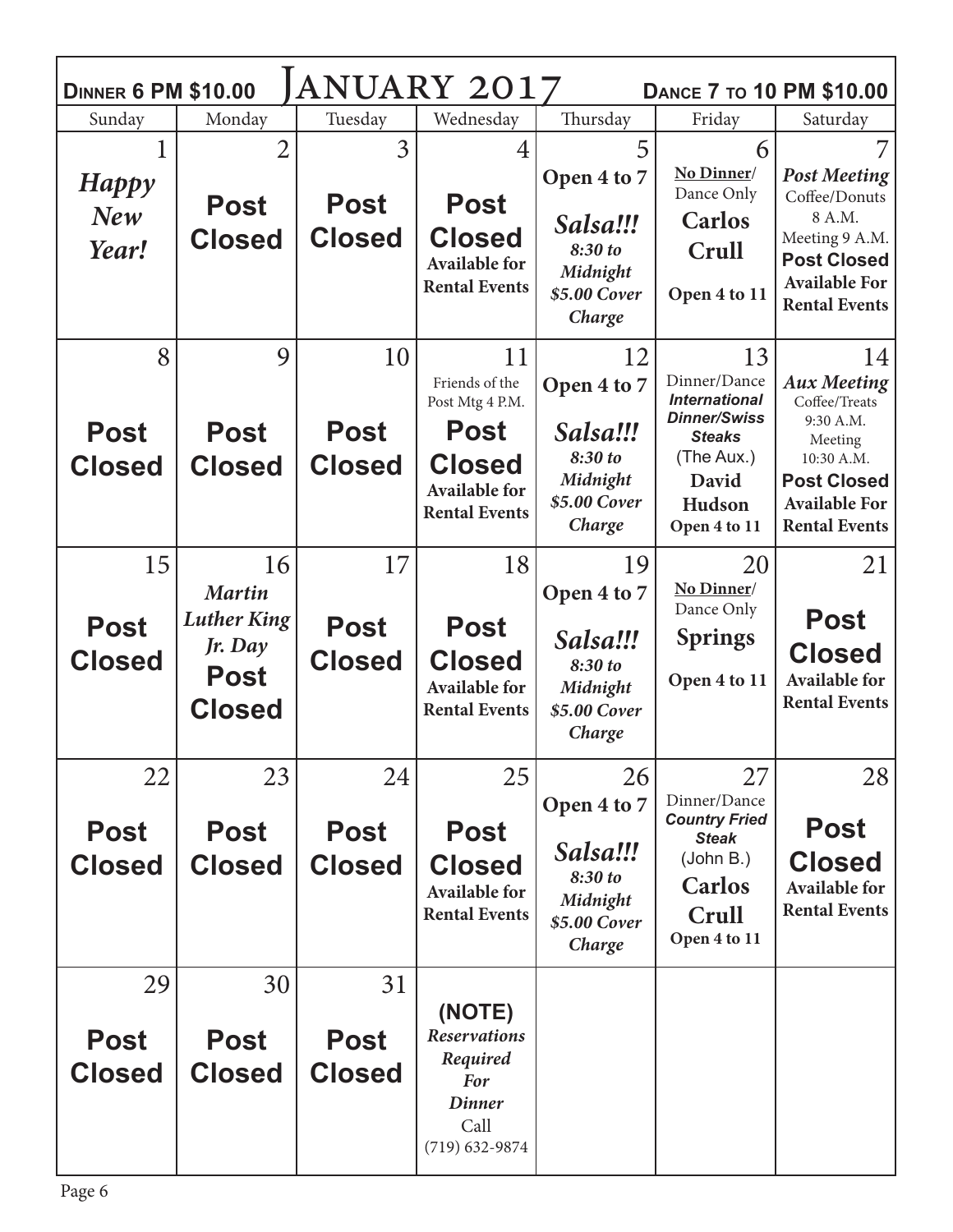| FEBRUARY 2017<br><b>DINNER 6 PM \$10.00</b><br><b>DANCE 7 TO 10 PM \$10.00</b> |                                                          |                                    |                                                                                    |                                                                                |                                                                                                          |                                                                                                          |  |  |  |
|--------------------------------------------------------------------------------|----------------------------------------------------------|------------------------------------|------------------------------------------------------------------------------------|--------------------------------------------------------------------------------|----------------------------------------------------------------------------------------------------------|----------------------------------------------------------------------------------------------------------|--|--|--|
| Sunday                                                                         | Monday                                                   | Tuesday                            | Wednesday                                                                          | Thursday                                                                       | Friday                                                                                                   | Saturday                                                                                                 |  |  |  |
| (NOTE)<br><b>Reservations</b>                                                  |                                                          |                                    | <b>Post</b>                                                                        | $\overline{2}$<br>Open 4 to 7                                                  | 3<br>No Dinner/<br>Dance Only                                                                            | <b>Post Meeting</b><br>Coffee/Donuts                                                                     |  |  |  |
| Required<br><b>For</b><br><b>Dinner</b><br>Call<br>$(719) 632 - 9874$          |                                                          |                                    | <b>Closed</b><br><b>Available for</b><br><b>Rental Events</b>                      | Salsa!!!<br>8:30 to<br>Midnight<br>\$5.00 Cover<br>Charge                      | <b>Springs</b><br>Open 4 to 11                                                                           | 8 A.M.<br>Meeting 9 A.M.<br><b>Post Closed</b><br><b>Available For</b><br><b>Rental Events</b>           |  |  |  |
| 5                                                                              | 6                                                        |                                    | 8<br>Friends of the<br>Post Mtg 4 P.M.                                             | 9<br>Open 4 to 7                                                               | 10<br>Dinner/Dance<br><b>Valentine's</b>                                                                 | 11<br><b>Aux Meeting</b><br>Coffee/Treats                                                                |  |  |  |
| <b>Post</b><br><b>Closed</b>                                                   | <b>Post</b><br><b>Closed</b>                             | <b>Post</b><br><b>Closed</b>       | <b>Post</b><br><b>Closed</b><br><b>Available for</b><br><b>Rental Events</b>       | Salsa!!!<br>8:30 to<br>Midnight<br>\$5.00 Cover<br>Charge                      | Dinner/<br><b>Cornish Hens</b><br>(The Aux.)<br><b>Carlos</b><br>Crull                                   | 9:30 A.M.<br>Meeting<br>10:30 A.M.<br><b>Post Closed</b><br><b>Available For</b><br><b>Rental Events</b> |  |  |  |
| 12                                                                             | 13                                                       | 14<br>Valentine's<br>Day           | 15                                                                                 | 16<br>Open 4 to 7                                                              | Open 4 to 11<br>17<br>No Dinner/<br>Dance Only                                                           | 18<br><b>Post</b>                                                                                        |  |  |  |
|                                                                                |                                                          |                                    |                                                                                    |                                                                                |                                                                                                          |                                                                                                          |  |  |  |
| <b>Post</b><br><b>Closed</b>                                                   | <b>Post</b><br><b>Closed</b>                             | <b>Post</b><br><b>Closed</b>       | <b>Post</b><br><b>Closed</b><br><b>Available for</b><br><b>Rental Events</b>       | Salsa!!!<br>8:30 to<br>Midnight<br>\$5.00 Cover<br>Charge                      | <b>Promises</b><br>Open 4 to 11                                                                          | <b>Closed</b><br><b>Available for</b><br><b>Rental Events</b>                                            |  |  |  |
| 19<br><b>Post</b><br><b>Closed</b>                                             | 20<br>President's<br>Day<br><b>Post</b><br><b>Closed</b> | 21<br><b>Post</b><br><b>Closed</b> | 22<br><b>Post</b><br><b>Closed</b><br><b>Available for</b><br><b>Rental Events</b> | 23<br>Open 4 to 7<br>Salsa!!!<br>8:30 to<br>Midnight<br>\$5.00 Cover<br>Charge | 24<br>Dinner/Dance<br><b>Stuffed Pork</b><br><b>Chops</b><br>(John B.)<br><b>Springs</b><br>Open 4 to 11 | 25<br><b>Post</b><br><b>Closed</b><br><b>Available for</b><br><b>Rental Events</b>                       |  |  |  |